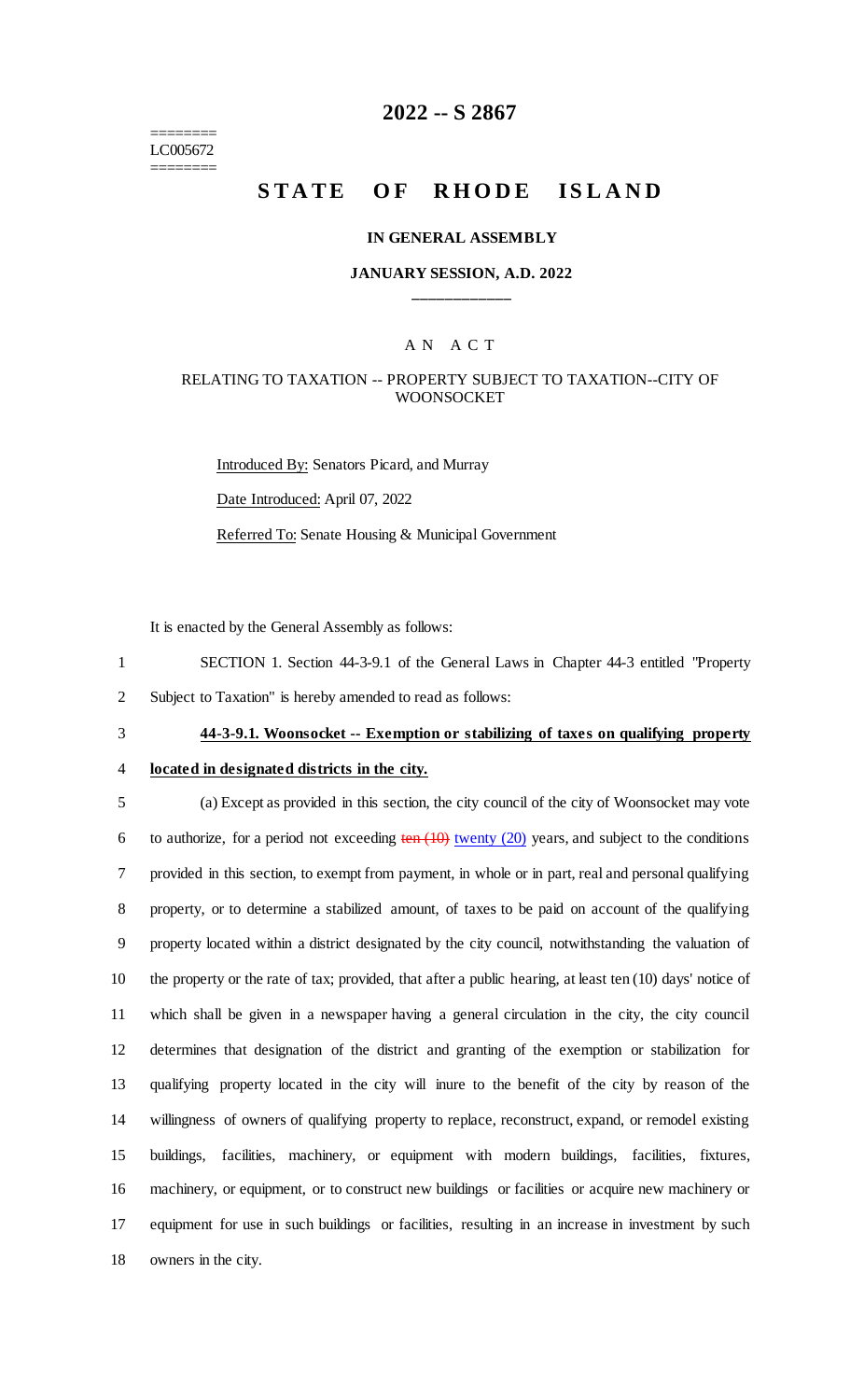(b) For purposes of this section, "qualifying property" means any building or structures used or intended to be used essentially for offices or commercial enterprises or for residential purposes.

 (c) Except as provided in this section, property, the payment of taxes on which has been so exempted or which is subject to the payment of a stabilized amount of taxes, shall not, during the period for which the exemption or stabilization of the amount of taxes is granted, be further liable to taxation by the city so long as that property is used or intended to be used for the manufacturing, commercial, or residential purposes for which the exemption or stabilized amount of taxes was made.

 (d) Notwithstanding any vote and findings by the city council, the property shall be assessed for and shall pay that portion of the tax, if any, assessed by the city, for the purpose of paying the indebtedness of the city and the indebtedness of the state or any political subdivision of the state to the extent assessed upon or apportioned to the city, and the interest on the indebtedness, and for appropriation to any sinking fund of the city, which portion of the tax shall be paid in full, and the taxes so assessed and collected shall be kept in a separate account and used only for that purpose.

SECTION 2. This act shall take effect upon passage.

#### ======== LC005672 ========